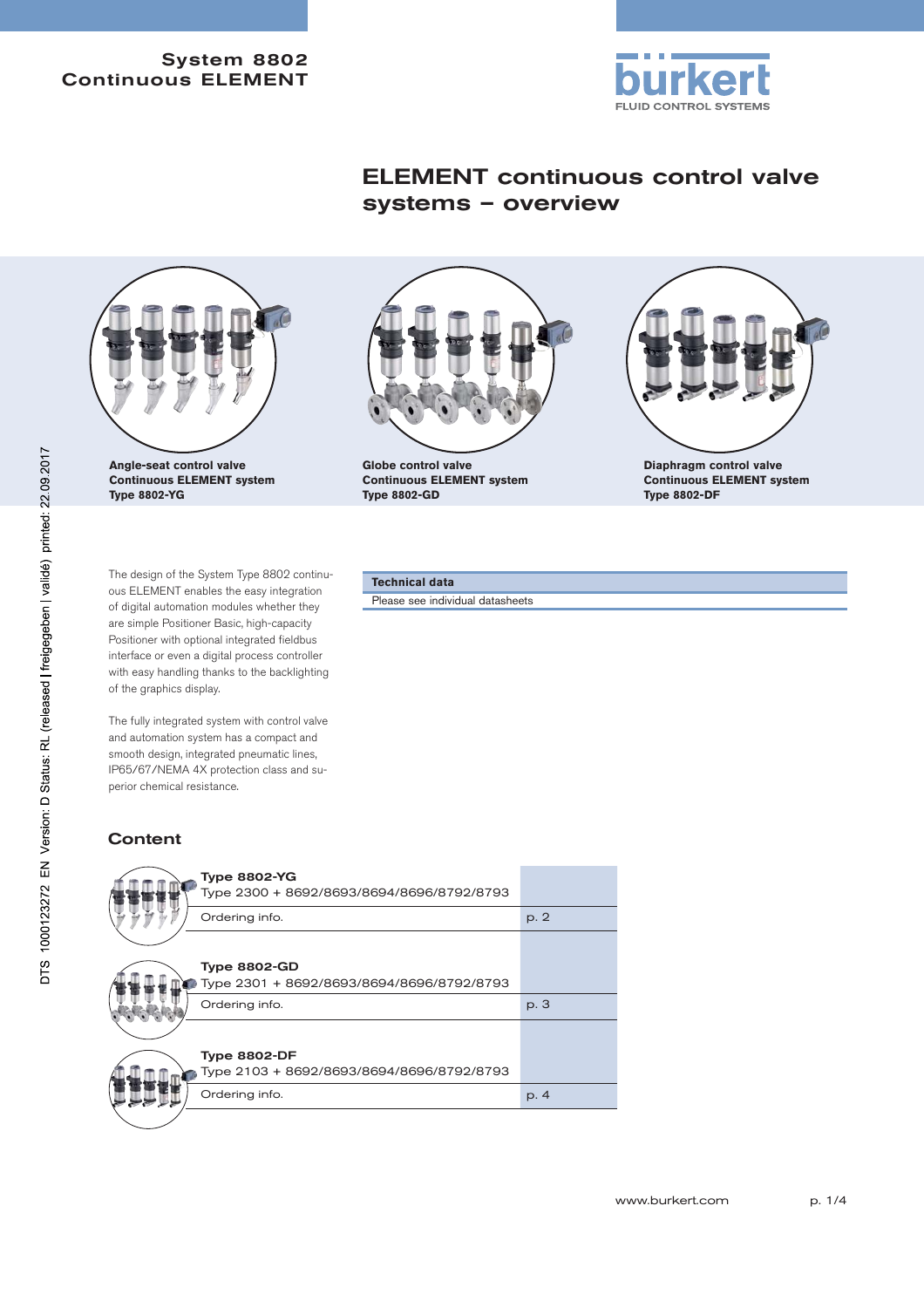### System 8802 Continuous ELEMENT



### Ordering information for control valve system Continuous ELEMENT Type 8802-YG

#### A **control valve system Continuous ELEMENT Type 8802-YG** consists of an **angle-seat control valve Type 2300** and a **positioner or process controller.**

The range of positioner and process controller consists of:

- a digital electropneumatic positioner / process controller **Type 8692 / 8693** (for valve actuator sizes Ø 70/90/130 mm)
- a digital electropneumatic positioner Basic **Type 8694** (for valve actuator sizes Ø 70/90/130 mm)
- a digital electropneumatic positioner Basic **Type 8696** (for valve actuator size Ø 50 mm)
- an electropneumatic positioner SideControl **Type 8792** or an electropneumatic process controller SideControl **Type 8793** (for valve actuator sizes Ø 70/90/130 mm) and a remote sensor **Type 8798**

You order two components and receive a complete assembled and certified valve. Click on the orange box "More info." below... you will come to our website for the resp. product where you can download the datasheet.

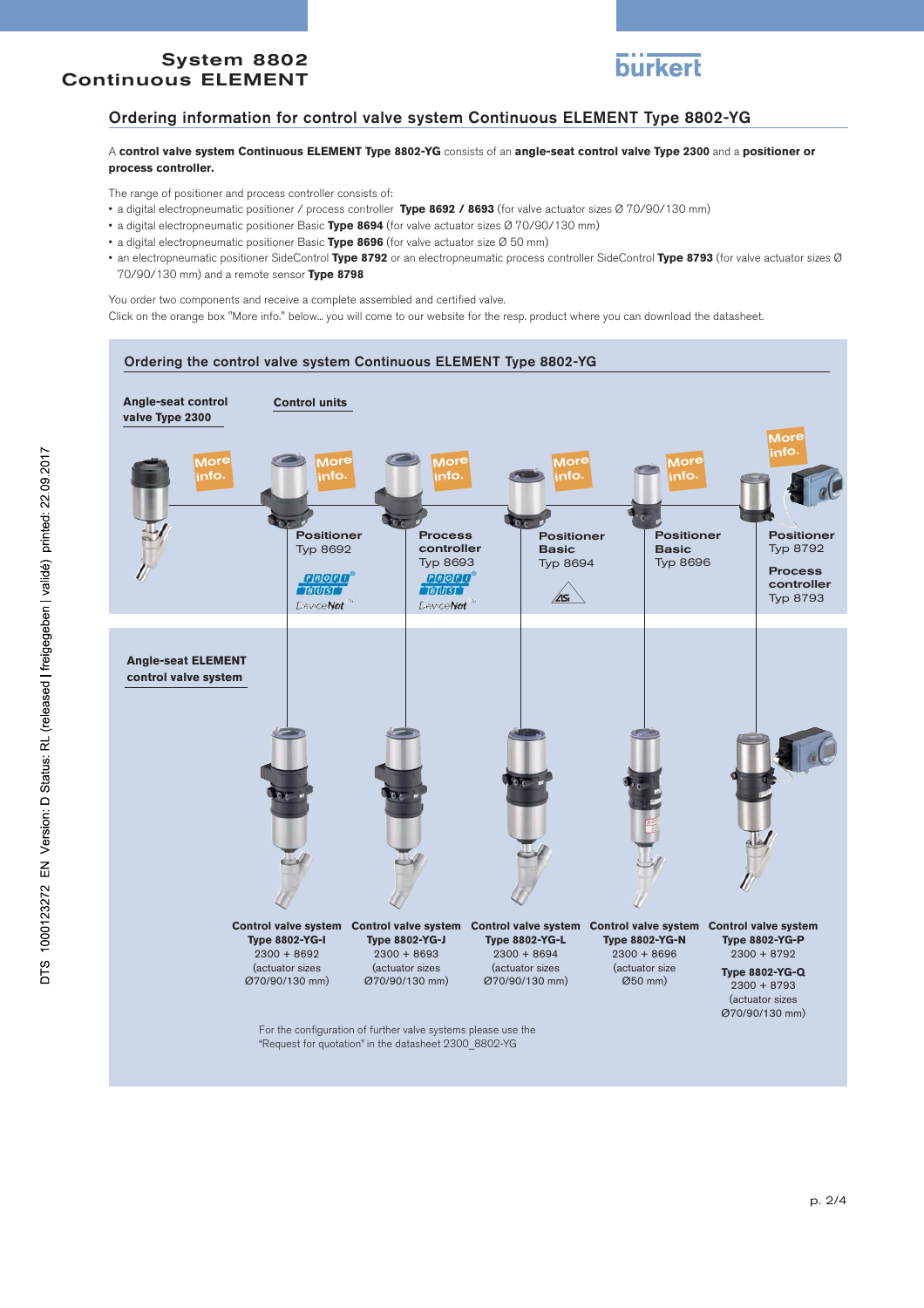### System 8802 Continuous ELEMENT



### Ordering information for control valve system Continuous ELEMENT Type 8802-GD

#### A **control valve system Continuous ELEMENT Type 8802-GD** consists of a **globe control valve Type 2301** and a **positioner or process controller.**

The range of positioner and process controller consists of:

- a digital electropneumatic positioner / process controller **Type 8692 / 8693** (for valve actuator sizes Ø 70/90/130 mm)
- a digital electropneumatic positioner Basic **Type 8694** (for valve actuator sizes Ø 70/90/130 mm)
- a digital electropneumatic positioner Basic **Type 8696** (for valve actuator size Ø 50 mm)
- an electropneumatic positioner SideControl **Type 8792** or an electropneumatic process controller SideControl **Type 8793** (for valve actuator sizes Ø 70/90/130 mm) and a remote sensor **Type 8798**

You order two components and receive a complete assembled and certified valve.

Click on the orange box "More info." below... you will come to our website for the resp. product where you can download the datasheet.



For the configuration of further valve systems please use the "Request for quotation" in the datasheet 2301 8802-GD